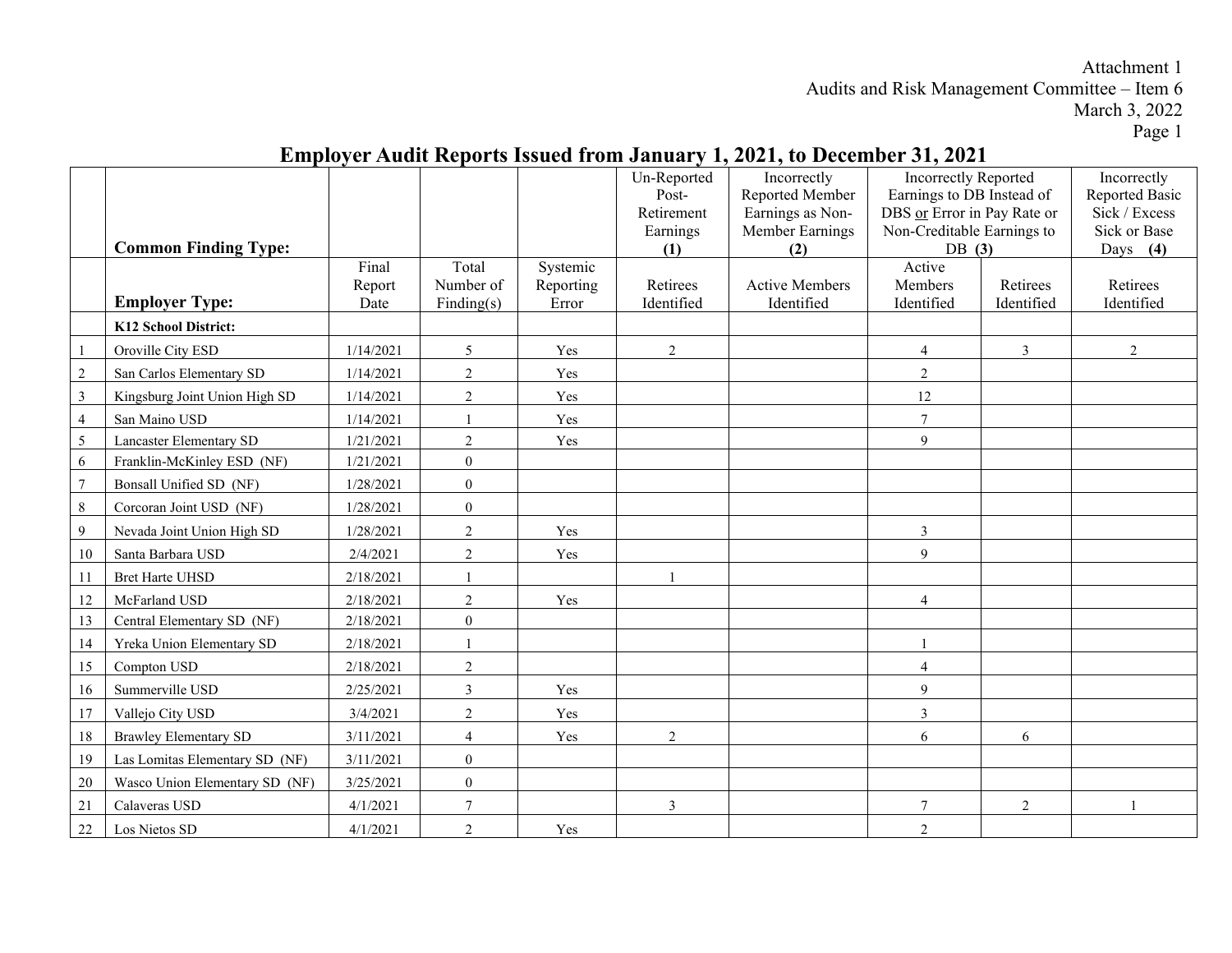#### **Common Finding Type:** Un-Reported Post-Retirement Earnings **(1)** Incorrectly Reported Member Earnings as Non-Member Earnings **(2)** Incorrectly Reported Earnings to DB Instead of DBS or Error in Pay Rate or Non-Creditable Earnings to DB **(3)** Incorrectly Reported Basic Sick / Excess Sick or Base Days **(4) Employer Type:** Final Report Date Total Number of Finding(s) Systemic Reporting Error Retirees Identified Active Members Identified Active Members Identified Retirees Identified Retirees Identified **K12 School District:** 23 Brisbane Elementary SD 14/8/2021 2 Yes 1 24 Campbell Union High SD 4/8/2021 1 Yes 3 25 | Castro Valley USD | 4/15/2021 | 3 | Yes | 1 | 2 | 1 | 2 26 Sonora High SD 1 4/15/2021 1 Yes 3 27 Coalinga-Huron Joint USD 4/15/2021 3 Yes 4 28 North Monterey County USD 4/15/2021 1 Yes 6 2 29 Selma Unified SD 1 4/15/2021 1 Yes 3 30 Pittsburg USD 1 4/15/2021 2 9 Yes 4 31 Wasco Union High SD 4/15/2021 3 1 1  $32$  Port of Lost Angeles High SD  $\begin{array}{|c|c|c|c|c|c|c|c|c|} \hline 4 & 4 & \text{Yes} & \text{S} \ \hline \end{array}$ 33 Brentwood Union Elementary SD 4/29/2021 1 Yes 2 34 Vacaville Unified SD 5/13/2021 1 1 35 Central USD 35 2021 5 2 2 1 4 1 36 Woodside Elementary SD 5/13/2021 2 3 37 Livermore Valley Joint USD 5/20/2021 4 Yes 4 5 38 Sutter Union High SD 38 Sutter Union High SD 38 Sutter Union High SD 4 39 Calexico USD (NF) 5/20/2021 0 40 Delano Joint Union High SD (NF) 5/20/2021 0 41 Sunrise Middle School SD 6/3/2021 4 Yes 12 42 Pollock Pines Elementary SD 6/10/2021 3 Yes 2 1 1 1 43 Mendota USD 6/10/2021 2 Yes 3 1 44 Buellton Union Elementary SD 6/17/2021 1 Yes 6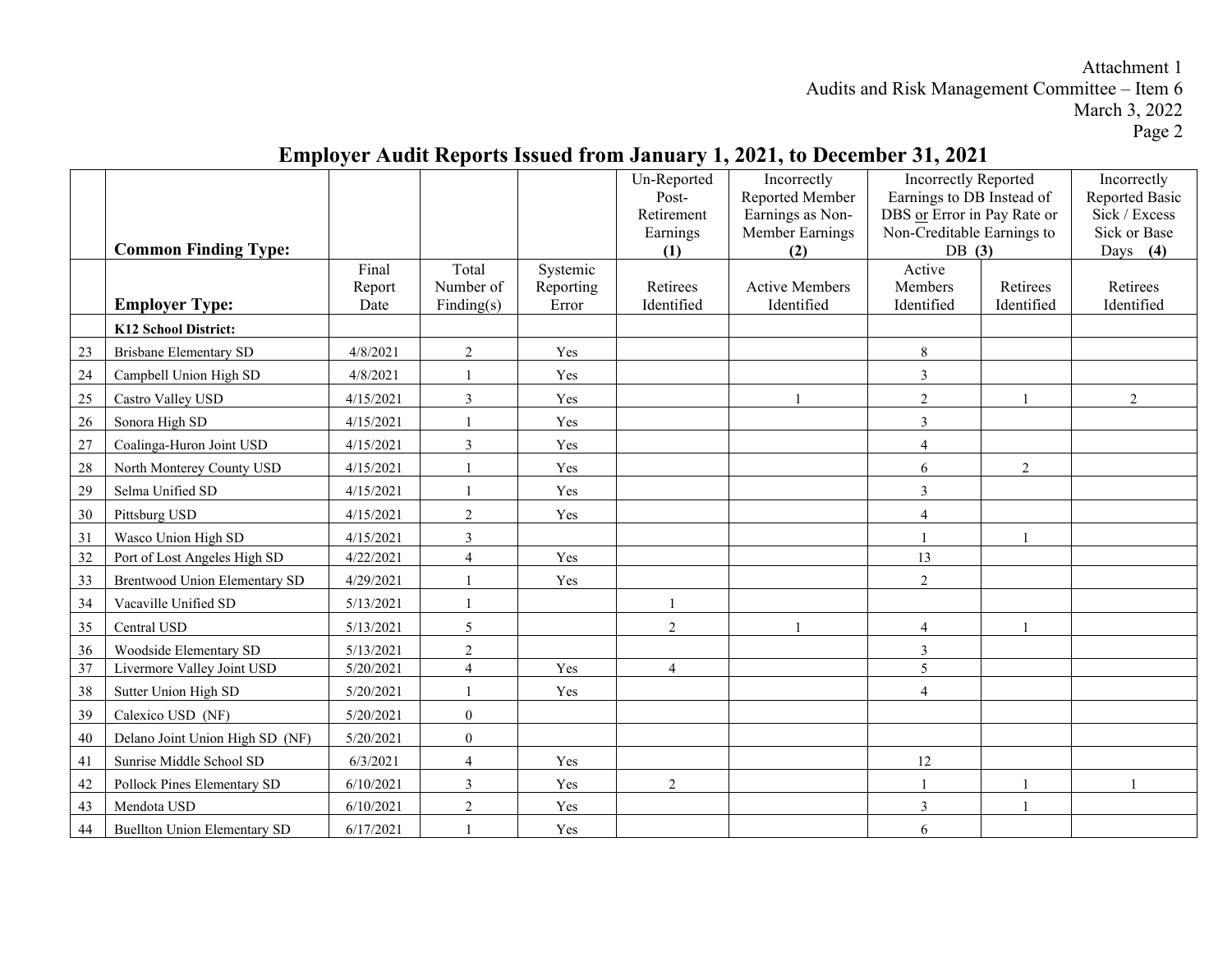|    |                                |            |                |           | Un-Reported            | Incorrectly                         | <b>Incorrectly Reported</b>                               |                | Incorrectly                   |
|----|--------------------------------|------------|----------------|-----------|------------------------|-------------------------------------|-----------------------------------------------------------|----------------|-------------------------------|
|    |                                |            |                |           | Post-                  | Reported Member                     | Earnings to DB Instead of                                 |                | Reported Basic                |
|    |                                |            |                |           | Retirement<br>Earnings | Earnings as Non-<br>Member Earnings | DBS or Error in Pay Rate or<br>Non-Creditable Earnings to |                | Sick / Excess<br>Sick or Base |
|    | <b>Common Finding Type:</b>    |            |                |           | (1)                    | (2)                                 | DB $(3)$                                                  |                | Days $(4)$                    |
|    |                                | Final      | Total          | Systemic  |                        |                                     | Active                                                    |                |                               |
|    |                                | Report     | Number of      | Reporting | Retirees               | <b>Active Members</b>               | Members                                                   | Retirees       | Retirees                      |
|    | <b>Employer Type:</b>          | Date       | Finding(s)     | Error     | Identified             | Identified                          | Identified                                                | Identified     | Identified                    |
|    | K12 School District:           |            |                |           |                        |                                     |                                                           |                |                               |
| 45 | Antelope Valley USD            | 7/1/2021   | $\overline{2}$ | Yes       |                        |                                     | $\mathbf{1}$                                              |                |                               |
| 46 | Fremont Union HSD              | 7/8/2021   | $\overline{4}$ | Yes       |                        |                                     | 11                                                        |                |                               |
| 47 | <b>Belleview Elementary SD</b> | 7/8/2021   | $\overline{4}$ | Yes       |                        |                                     | 6                                                         |                |                               |
| 48 | Riverbank USD                  | 7/15/2021  | 3              | Yes       |                        |                                     | 3                                                         |                |                               |
| 49 | Washington USD (Yolo County)   | 7/15/2021  | 3              | Yes       |                        |                                     | 14                                                        |                |                               |
| 50 | Arvin Union Elementary SD      | 7/15/2021  | $\overline{2}$ | Yes       |                        |                                     | $\mathfrak{Z}$                                            |                |                               |
| 51 | Fresno Unified SD              | 7/15/2021  |                | Yes       |                        |                                     | 6                                                         |                |                               |
| 52 | San Gabriel USD                | 7/22/2021  |                | Yes       |                        |                                     |                                                           |                |                               |
| 53 | Chico USD                      | 7/22/2021  | 3              | Yes       |                        |                                     | $\overline{7}$                                            |                |                               |
| 54 | Dos Palos-Oro Loma Joint USD   | 7/29/2021  | $\overline{2}$ | Yes       |                        |                                     | $\overline{2}$                                            |                |                               |
| 55 | Antioch USD                    | 8/12/2021  | 5              | Yes       | $\overline{4}$         |                                     | $\overline{2}$                                            |                | $\overline{2}$                |
| 56 | Washington USD (Fresno County) | 8/12/2021  | $\sqrt{2}$     | Yes       |                        |                                     | 5                                                         |                |                               |
| 57 | Monrovia USD                   | 8/19/2021  | $\overline{1}$ | Yes       |                        |                                     |                                                           |                |                               |
| 58 | Duarte USD                     | 8/19/2021  |                | Yes       |                        |                                     |                                                           |                |                               |
| 59 | Chawanakee USD                 | 8/19/2021  | 2              | Yes       |                        |                                     | 6                                                         |                |                               |
| 60 | Sonoma Valley USD              | 9/9/2021   | $\overline{1}$ | Yes       |                        |                                     | 6                                                         |                |                               |
| 61 | Coronado Unified SD            | 9/16/2021  |                |           |                        |                                     |                                                           |                |                               |
| 62 | Delano Union Elementary SD     | 9/16/2021  |                | Yes       |                        |                                     | $\overline{4}$                                            |                |                               |
| 63 | Moreland Elementary SD         | 9/23/2021  | $\mathfrak{Z}$ | Yes       |                        |                                     | $\overline{4}$                                            | $\mathfrak{2}$ |                               |
| 64 | Moreno Valley USD              | 9/30/2021  | $\overline{1}$ | Yes       |                        |                                     | $\overline{4}$                                            |                |                               |
| 65 | Pacific Grove USD              | 10/7/2021  | $\overline{2}$ | Yes       |                        |                                     | 9                                                         |                |                               |
| 66 | Redlands USD                   | 10/14/2021 |                | Yes       |                        |                                     | $\overline{4}$                                            |                |                               |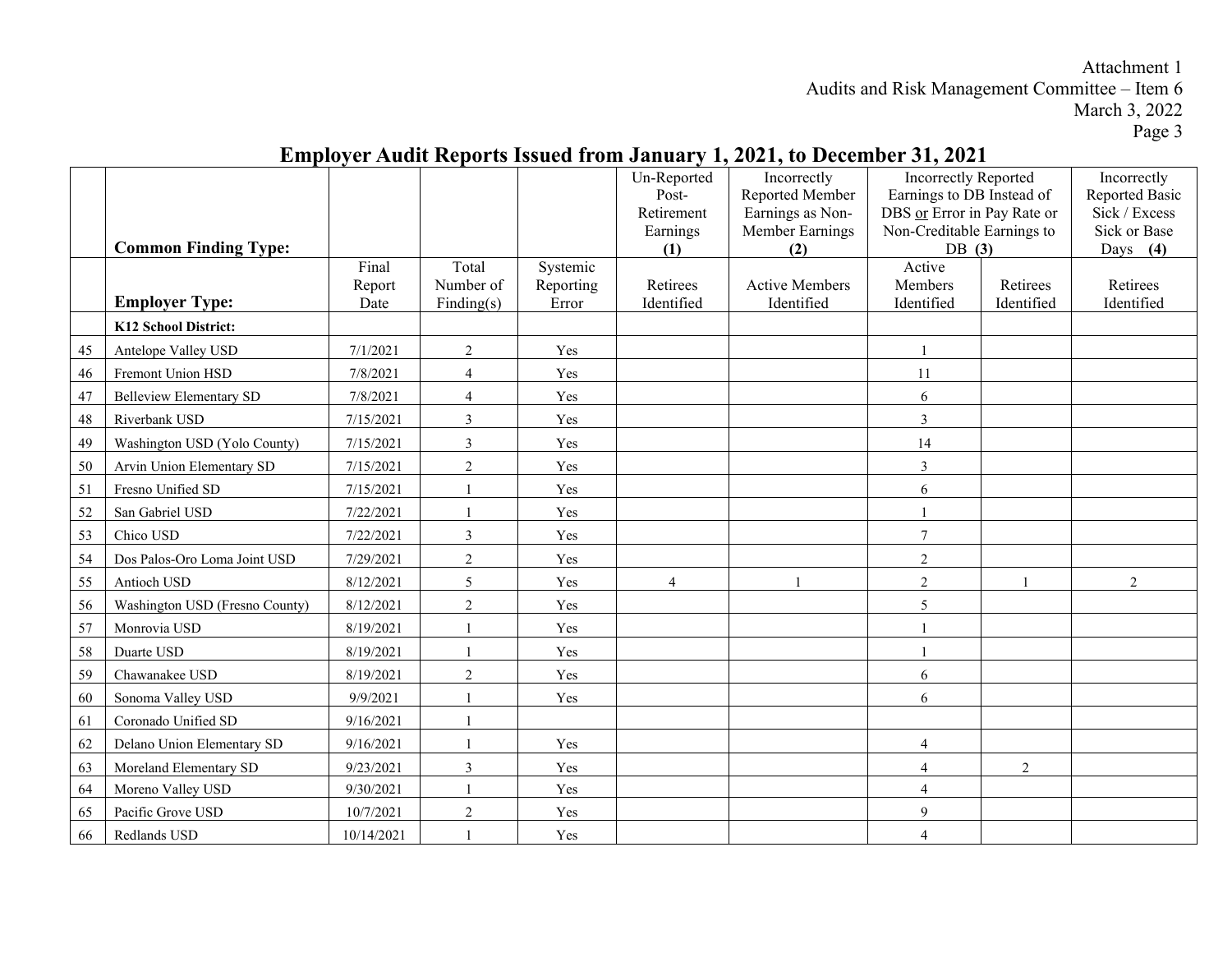|      | <b>Common Finding Type:</b>         | Final<br>Report<br>Date | Total<br>Number of<br>Finding(s) | Systemic<br>Reporting<br>Error | Un-Reported<br>Post-<br>Retirement<br>Earnings<br>(1) | Incorrectly<br>Reported Member<br>Earnings as Non-<br>Member Earnings<br>(2) | <b>Incorrectly Reported</b><br>Earnings to DB Instead of<br>DBS or Error in Pay Rate or<br>Non-Creditable Earnings to<br>DB $(3)$ |                        | Incorrectly<br>Reported Basic<br>Sick / Excess<br>Sick or Base<br>Days $(4)$ |
|------|-------------------------------------|-------------------------|----------------------------------|--------------------------------|-------------------------------------------------------|------------------------------------------------------------------------------|-----------------------------------------------------------------------------------------------------------------------------------|------------------------|------------------------------------------------------------------------------|
|      | <b>Employer Type:</b>               |                         |                                  |                                | Retirees<br>Identified                                | <b>Active Members</b><br>Identified                                          | Active<br>Members<br>Identified                                                                                                   | Retirees<br>Identified | Retirees<br>Identified                                                       |
|      | K12 School District:                |                         |                                  |                                |                                                       |                                                                              |                                                                                                                                   |                        |                                                                              |
| 67   | Fontana USD                         | 10/14/2021              | $\mathfrak{Z}$                   | Yes                            |                                                       |                                                                              | $\boldsymbol{7}$                                                                                                                  |                        |                                                                              |
| 68   | Culter-Orosi JUSD                   | 10/14/2021              | $\overline{2}$                   | Yes                            |                                                       |                                                                              | 6                                                                                                                                 |                        |                                                                              |
| 69   | Round Valley Unified SD             | 10/21/2021              | $\overline{1}$                   | Yes                            |                                                       |                                                                              | $\mathfrak{Z}$                                                                                                                    |                        |                                                                              |
| 70   | Columbia Union SD                   | 10/21/2021              | $\sqrt{2}$                       | Yes                            |                                                       |                                                                              | 6                                                                                                                                 |                        |                                                                              |
| 71   | Seeley Union Elementary SD (NF)     | 11/4/2021               | $\boldsymbol{0}$                 |                                |                                                       |                                                                              |                                                                                                                                   |                        |                                                                              |
| 72   | Shasta Union High SD                | 12/9/2021               |                                  |                                |                                                       |                                                                              |                                                                                                                                   |                        |                                                                              |
| 73   | Marysville Joint Unified SD         | 12/9/2021               | $\mathfrak{Z}$                   | Yes                            |                                                       |                                                                              | $\,8\,$                                                                                                                           |                        |                                                                              |
|      | Sub-Total: (73 K12 Districts)       |                         | 143                              | 54                             | 21                                                    | $\mathbf{3}$                                                                 | 301                                                                                                                               | 21                     | 8                                                                            |
|      | <b>County Office of Education:</b>  |                         |                                  |                                |                                                       |                                                                              |                                                                                                                                   |                        |                                                                              |
| 74   | Contra Costa COE                    | 1/14/2021               | 5                                |                                | 5 <sup>5</sup>                                        |                                                                              | $\overline{4}$                                                                                                                    | 6                      |                                                                              |
| 75   | Solano COE                          | 1/14/2021               | $\overline{1}$                   | Yes                            |                                                       |                                                                              | $\overline{4}$                                                                                                                    |                        |                                                                              |
| 76   | Colusa COE                          | 4/1/2021                | $\overline{4}$                   | Yes                            |                                                       |                                                                              | $\,8\,$                                                                                                                           |                        |                                                                              |
|      | Sub-Total: (3 COE)                  |                         | 10                               | $\overline{2}$                 | $5\phantom{.0}$                                       | $\bf{0}$                                                                     | 16                                                                                                                                | 6                      | $\bf{0}$                                                                     |
|      | <b>Community College District:</b>  |                         |                                  |                                |                                                       |                                                                              |                                                                                                                                   |                        |                                                                              |
| $77$ | Santa Rosa Junior College CD        | 2/25/2021               | $\overline{1}$                   | Yes                            |                                                       |                                                                              | $\overline{2}$                                                                                                                    |                        |                                                                              |
| 78   | Allan Hancock Joint<br>Community CD | 3/18/2021               | $\sqrt{2}$                       | Yes                            |                                                       |                                                                              |                                                                                                                                   |                        | 8                                                                            |
| 79   | Yuba CCD                            | 4/15/2021               | $\sqrt{2}$                       | Yes                            |                                                       |                                                                              | 11                                                                                                                                |                        |                                                                              |
| 80   | Ventura CCD (NF)                    | 8/12/2021               | $\boldsymbol{0}$                 |                                |                                                       |                                                                              |                                                                                                                                   |                        |                                                                              |
| 81   | Feather River CCD                   | 8/12/2021               | $\mathfrak{Z}$                   | Yes                            |                                                       |                                                                              | 6                                                                                                                                 |                        |                                                                              |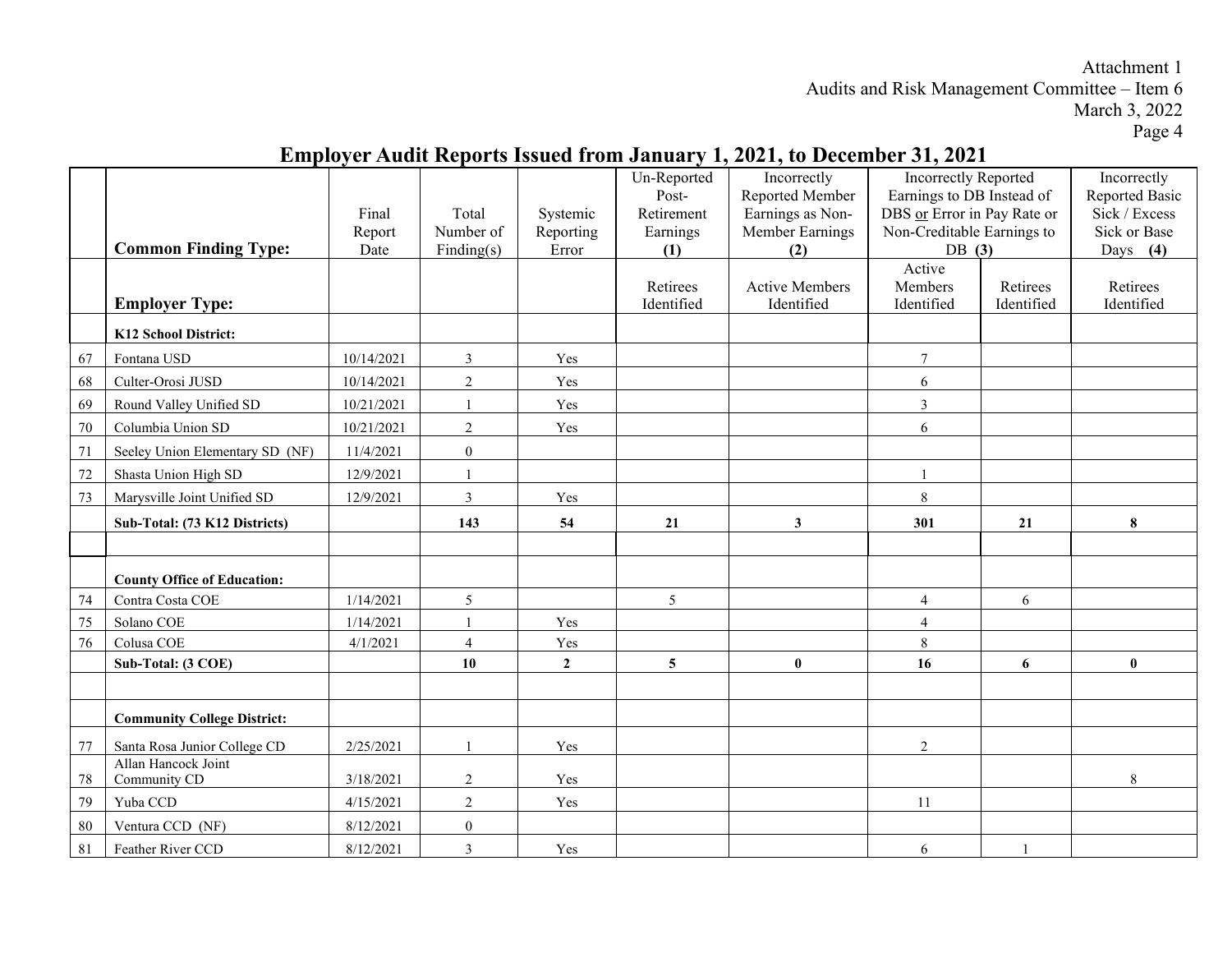#### **Common Finding Type:** Final Report Date Total Number of Finding(s) Systemic Reporting Error Un-Reported Post-Retirement Earnings **(1)** Incorrectly Reported Member Earnings as Non-Member Earnings **(2)** Incorrectly Reported Earnings to DB Instead of DBS or Error in Pay Rate or Non-Creditable Earnings to DB **(3)** Incorrectly Reported Basic Sick / Excess Sick or Base Days **(4) Employer Type:** Retirees Identified Active Members Identified Active Members Identified Retirees Identified Retirees Identified 82 San Luis Obispo County Community CD 9/9/2021 3 Yes 8 83 Glendale CCD 12/9/2021 1 Yes 1 84 | Santa Barbara CCD (NF) | 12/16/2021 | 0 **Sub-Total: (8 CCD) 12 6 0 0 32 1 8 Charter Schools:** 85 College Bridge Academy 1/14/2021 4 Yes 1 1 86 The Education Corps 1/14/2021 6 Yes 1 1 2 12 87 Ace Charter 1/14/2021 2 2 2 10 88 Youthbuild Charter of California | 1/21/2021 | 7 | Yes | 1 | 8 | 17 89 Sage Oak Charter School 2/25/2021 2 Yes 8 90 San Diego Virtual School 3/25/2021 3 Yes 3 91 | Mission Vista Academy (NF) | 4/29/2021 | 0 92 Excellent Performance Innovation Citizenship 5/13/2021 2 Yes 3 93 Champs Charter HS of Arts  $6/17/2021$  2 Yes  $\vert$  Yes  $\vert$  1 94 Arts in Action Community Charter 7/22/2021 3 Yes 7 95 Pacific Coast Academy-Inspire 7/22/2021 4 Yes 1 96 Yosemite Valley Charter (NF) 7/29/2021 0 97 Cabrillo Coast Academy 9/9/2021 5 Yes New Service 1 8 1 98 California Pacific Charter School 9/9/2021 3 Yes 11 99 Blue Ridge Academy 9/16/2021 | 5 | Yes | 13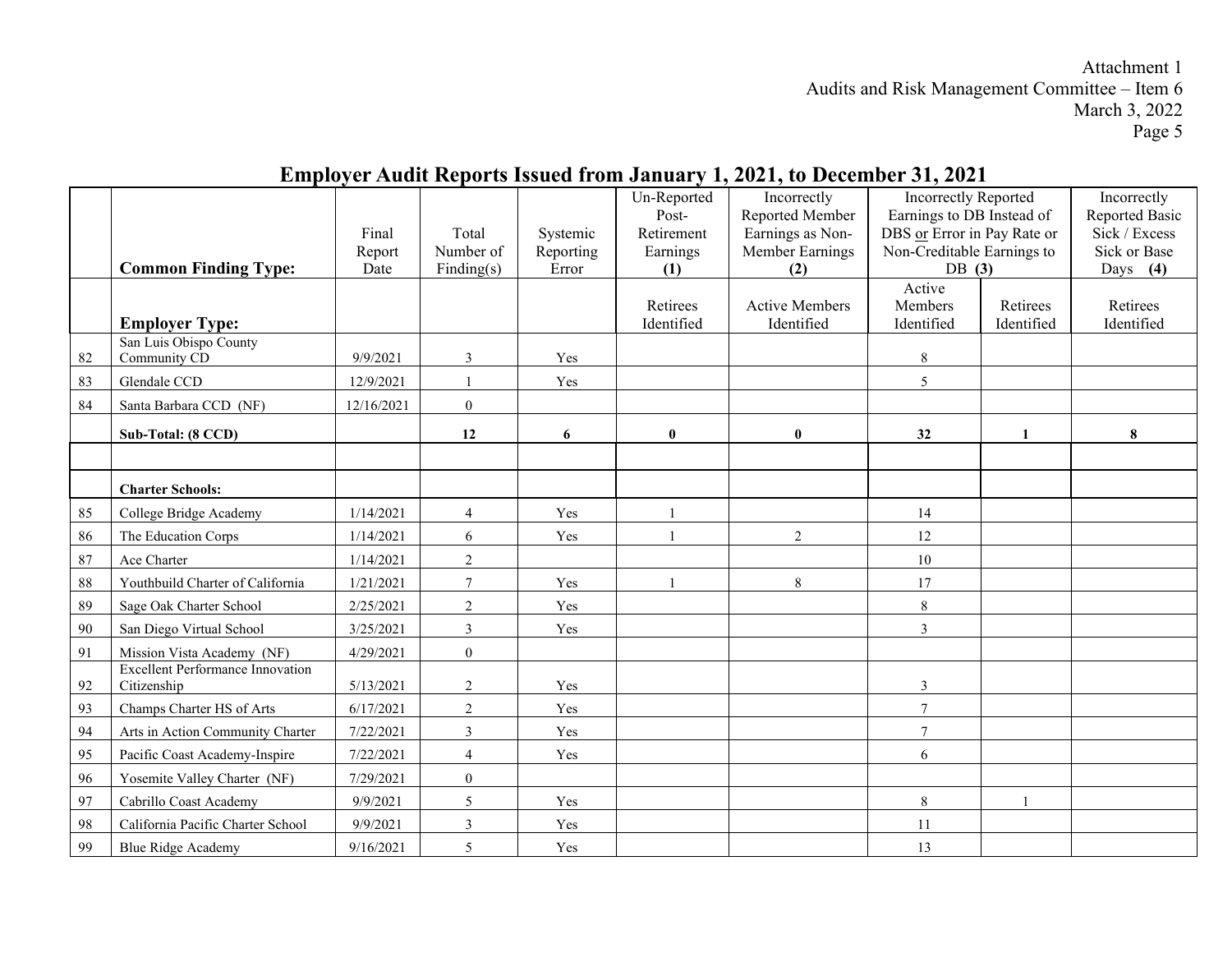#### **Common Finding Type:** Final Report Date Total Number of Finding(s) Systemic Reporting Error Un-Reported Post-Retirement Earnings **(1)** Incorrectly Reported Member Earnings as Non-Member Earnings **(2)** Incorrectly Reported Earnings to DB Instead of DBS or Error in Pay Rate or Non-Creditable Earnings to DB **(3)** Incorrectly Reported Basic Sick / Excess Sick or Base Days **(4) Employer Type:** Retirees Identified Active Members Identified Active Members Identified Retirees Identified Retirees Identified **Charter Schools:** 100 PUC CALS Middle School and Early College High 9/16/2021 4 Yes 9 101 Lazear Charter Academy 9/16/2021 3 Yes 12 102 Natomas Charter School 10/14/2021 1 1 Yes 2 103 Aspire Pacifica College Prep Academy 10/21/2021 2 Yes 1 104 Aspire Ollin University Preparatory Academy  $10/21/2021$  2 Yes 6 105 River Springs Charter 11/4/2021 1 1 Yes 3 106 Yu Ming Charter 12/2/2021 2 Yes 1 107 Pacific View Charter 12/2/2021 2 Yes 3 108 Rio Valley Charter 12/9/2021 2 Yes 1 **Sub-Total: (24 Charters) 67 21 3 10 173 1 0 GRAND TOTAL (108) 232 83 29 13 522 29 16 Notes: Yes - 83 audits disclosed a high risk of systemic reporting errors related to incorrect reporting of compensation, sick leave, or post-retirement earnings data which could potentially impact the district and member accounts.**

## **Employer Audit Reports Issued from January 1, 2021, to December 31, 2021**

**NF – 13 No Finding Audits**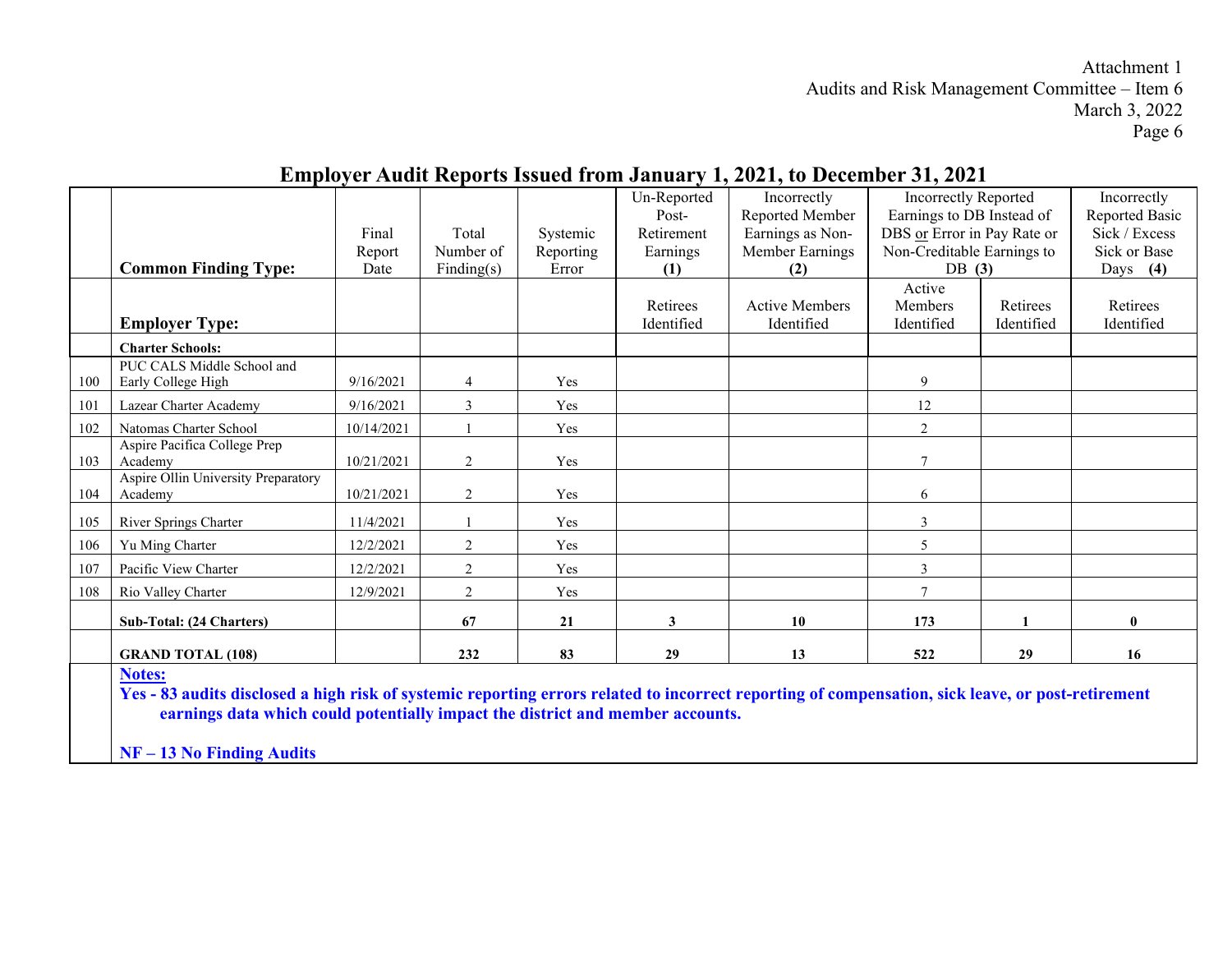

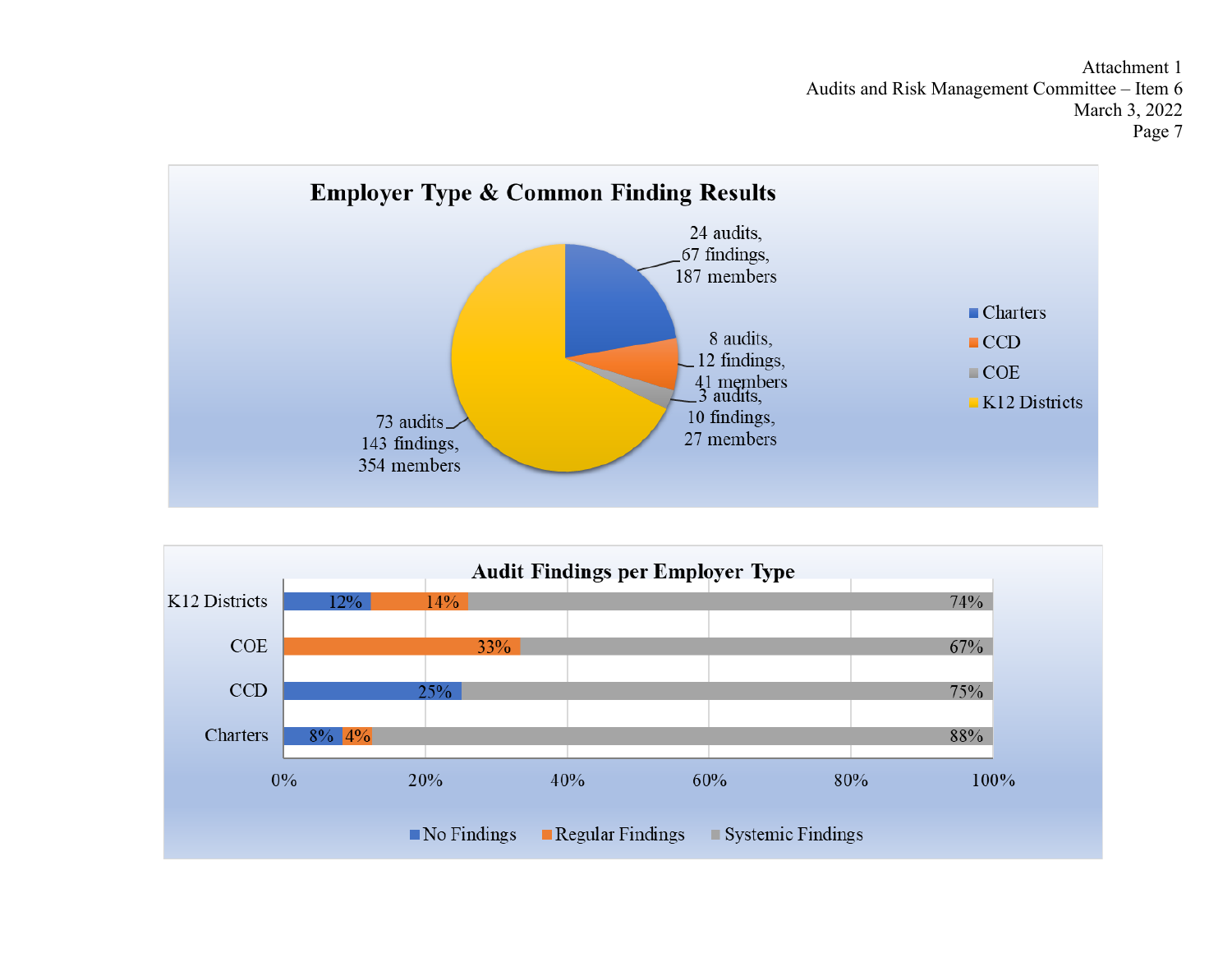

# **Number of Sampled Members Impacted by Common Finding Type**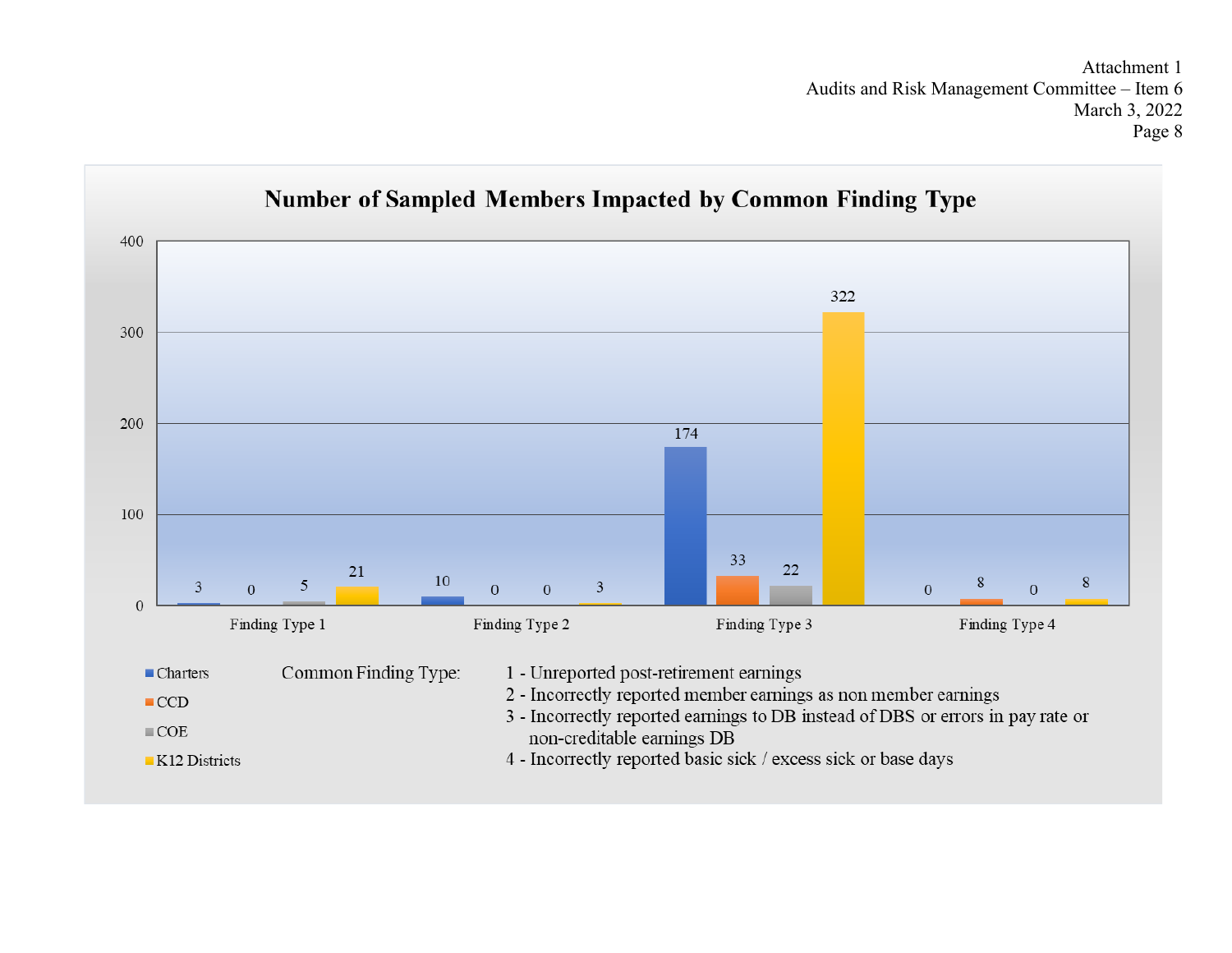## **Employers with Systemic Findings from January 1, 2021 to December 31, 2021 Employers with Systemic Findings**

|                            | <b>Audit</b>                                                                                  | <b>Sampled</b>                               | List                      | <b>Additional</b>                                                                            |                                                             |
|----------------------------|-----------------------------------------------------------------------------------------------|----------------------------------------------|---------------------------|----------------------------------------------------------------------------------------------|-------------------------------------------------------------|
|                            |                                                                                               |                                              |                           |                                                                                              | <b>Systemic Finding Type</b>                                |
|                            |                                                                                               |                                              |                           |                                                                                              | Extra-duty earnings, did not report limited-term            |
|                            |                                                                                               |                                              |                           |                                                                                              | compensation, creditable compensation, and mandatory        |
|                            |                                                                                               |                                              |                           |                                                                                              | membership earnings                                         |
|                            |                                                                                               |                                              |                           |                                                                                              | Extra-duty earnings, one-time payments                      |
|                            |                                                                                               |                                              |                           |                                                                                              | Did not report creditable compensation, extra-duty          |
| College Bridge Academy     | 1/14/2021                                                                                     | 14                                           |                           |                                                                                              | earnings, limited-term payments                             |
| Solano COE                 | 1/14/2021                                                                                     | $\overline{4}$                               | N                         |                                                                                              | Extra-duty earnings                                         |
| San Maino USD              | 1/14/2021                                                                                     |                                              |                           |                                                                                              | Extra-duty earnings                                         |
| San Carlos Elementary SD   | 1/14/2021                                                                                     |                                              | Y                         | 15                                                                                           | Pay rate and compensation                                   |
| Kingsburg Joint Union      |                                                                                               |                                              |                           |                                                                                              |                                                             |
| High SD                    | 1/14/2021                                                                                     | 12                                           | Y                         | 17                                                                                           | Extra-duty earnings, special compensation                   |
|                            |                                                                                               |                                              |                           |                                                                                              | One-time payments, did not provide documentation to         |
|                            | 1/21/2021                                                                                     | 9                                            | Y                         | 616                                                                                          | support reported compensation                               |
| Youthbuild Charter of      |                                                                                               |                                              |                           |                                                                                              | Extra-duty earnings, base salary, did not report creditable |
| California                 | 1/21/2021                                                                                     | 26                                           | Y                         | 41                                                                                           | compensation and mandatory membership earnings              |
| Nevada Joint Union High SD | 1/28/2021                                                                                     | $\overline{2}$                               |                           | 10                                                                                           | Non-creditable compensation                                 |
|                            |                                                                                               |                                              |                           |                                                                                              | Extra-duty earnings, did not provide documentation to       |
| Santa Barbara USD          | 2/4/2021                                                                                      | 9                                            | $\mathbf N$               |                                                                                              | support compensation                                        |
| McFarland USD              | 2/18/2021                                                                                     | $\overline{3}$                               |                           | 28                                                                                           | Special compensation                                        |
| CCVS-Sage Oak Charter      |                                                                                               |                                              |                           |                                                                                              |                                                             |
| School                     | 2/25/2021                                                                                     | 8                                            | Y                         | $\mathbf{0}$                                                                                 | Extra-duty earnings, compensation                           |
| Santa Rosa Junior          |                                                                                               |                                              |                           |                                                                                              |                                                             |
| College District           | 2/25/2021                                                                                     | $\overline{2}$                               | Y                         | $\boldsymbol{0}$                                                                             | Extra-duty earnings                                         |
|                            |                                                                                               |                                              |                           |                                                                                              | Extra-duty earnings, did not provided supporting            |
|                            |                                                                                               |                                              |                           |                                                                                              | documentation for special compensation, one-time            |
| Summerville USD            | 2/25/2021                                                                                     | 9                                            |                           |                                                                                              | payments                                                    |
| Vallejo City USD           | 3/4/2021                                                                                      | $\overline{3}$                               | N                         |                                                                                              | Special compensation, compensation                          |
|                            | <b>Employer</b><br>The Education Corps<br>Oroville City ESD<br><b>Lancaster Elementary SD</b> | <b>Report Date</b><br>1/14/2021<br>1/14/2021 | <b>Members</b><br>13<br>5 | Provided<br>Y<br>$\overline{Y}$<br>Y<br>$\mathbf N$<br>$\overline{Y}$<br>$\overline{Y}$<br>Y | <b>Members</b><br>10<br>226<br>10<br>30                     |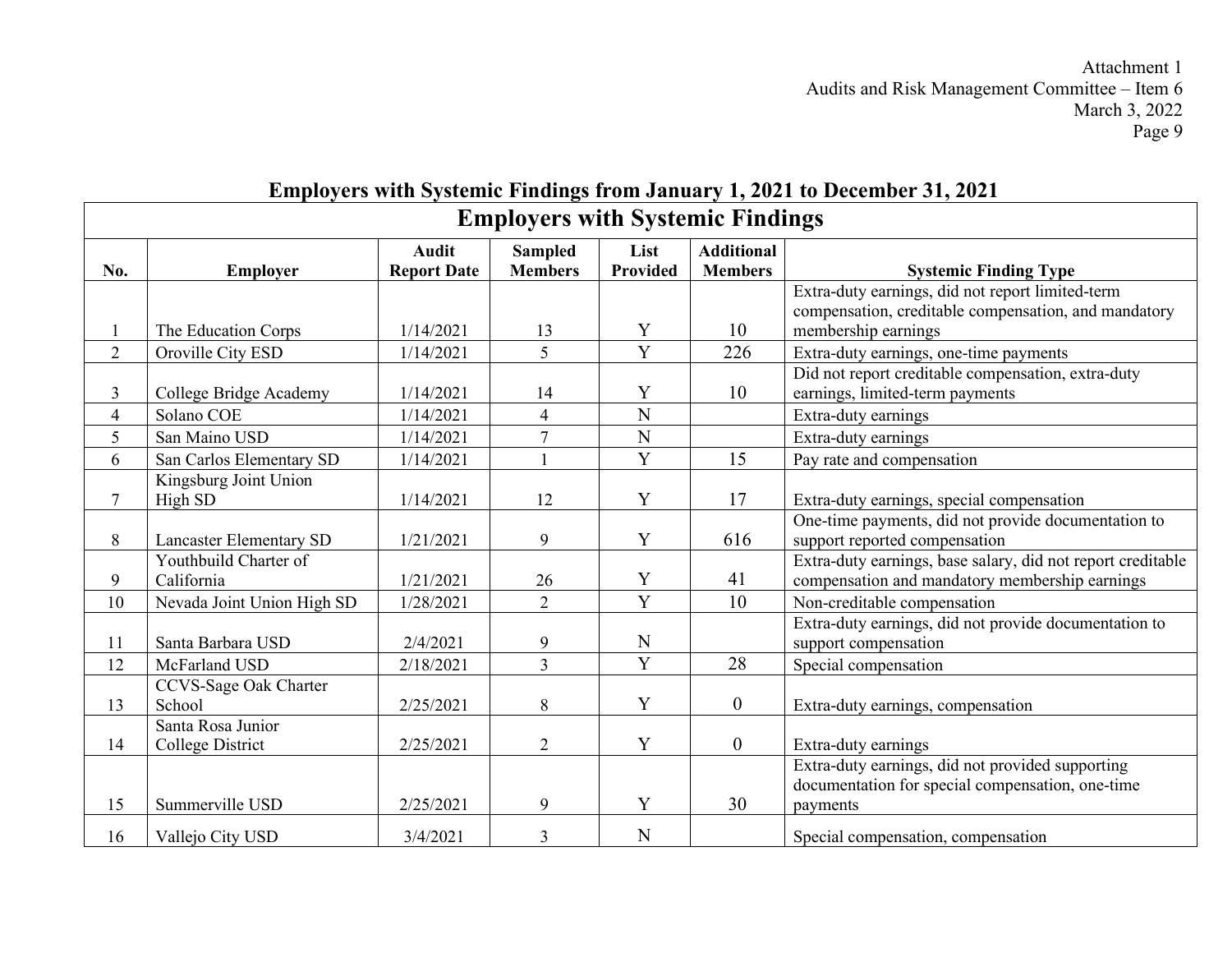| No. |                                | <b>Audit</b><br><b>Report Date</b> | <b>Sampled</b><br><b>Members</b> | List<br><b>Provided</b> | <b>Additional</b><br><b>Members</b> |                                                                                    |
|-----|--------------------------------|------------------------------------|----------------------------------|-------------------------|-------------------------------------|------------------------------------------------------------------------------------|
|     | <b>Employer</b>                |                                    |                                  |                         |                                     | <b>Systemic Finding Type</b>                                                       |
| 17  | <b>Brawley Elementary SD</b>   | 3/11/2021                          | 12                               | Y                       | 110                                 | Lottery stipend, signing bonus stipend, compensation                               |
|     | Allan Hancock Joint            |                                    |                                  |                         |                                     | Unused basic and excess sick leave, contract base service                          |
| 18  | Community CD                   | 3/18/2021                          | 8                                | $\mathbf N$             |                                     | days                                                                               |
| 19  | San Diego Virtual School       | 3/25/2021                          | $\overline{2}$                   | Y                       | $\overline{2}$                      | Extra-duty earnings, non-creditable compensation                                   |
| 20  | Los Nietos SD                  | 4/1/2021                           | $\overline{2}$                   | $\mathbf N$             |                                     | Extra-duty earnings, non-creditable compensation                                   |
| 21  | Colusa COE                     | 4/1/2021                           | 6                                | $\mathbf Y$             | 16                                  | Compensation, one-time payments                                                    |
| 22  | Campbell Union High SD         | 4/8/2021                           | $\overline{3}$                   | Y                       | 215                                 | Class size and caseload overage                                                    |
| 23  | <b>Brisbane Elementary SD</b>  | 4/8/2021                           | 6                                | Y                       | 14                                  | Extra-duty earnings                                                                |
| 24  | Selma Unified SD               | 4/15/2021                          | $\overline{3}$                   | $\overline{N}$          |                                     | Extra-duty earnings                                                                |
| 25  | Castro Valley USD              | 4/15/2021                          | 6                                | Y                       | 313                                 | Non-creditable compensation, unused sick leave                                     |
|     |                                |                                    |                                  |                         |                                     | Special compensation, limited-term payments, non-                                  |
| 26  | Coalinga-Huron Joint USD       | 4/15/2021                          | 4                                | Y                       | 303                                 | creditable compensation                                                            |
| 27  | Pittsburg USD                  | 4/15/2021                          | $\overline{3}$                   | Y                       | 3                                   | Regular salary                                                                     |
| 28  | North Monterey County USD      | 4/15/2021                          | 8                                | Y                       | 298                                 | Extra-duty earnings                                                                |
| 29  | Sonora High SD                 | 4/15/2021                          | $\overline{3}$                   | Y                       | 6                                   | Extra-duty earnings                                                                |
| 30  | Yuba CCD                       | 4/15/2021                          | 11                               | $\mathbf N$             |                                     | Extra-duty earnings, non-creditable compensation                                   |
|     |                                |                                    |                                  |                         |                                     | Compensation, extra-duty earnings, did not provide                                 |
| 31  | Port of Lost Angeles High SD   | 4/22/2021                          | 18                               | N                       |                                     | supporting documentation for special compensation, non-<br>creditable compensation |
|     | <b>Brentwood Union</b>         |                                    |                                  |                         |                                     |                                                                                    |
| 32  | <b>Elementary SD</b>           | 4/29/2021                          | $\overline{2}$                   | Y                       | $\boldsymbol{0}$                    | Special compensation                                                               |
|     | <b>Excellent Performance</b>   |                                    |                                  |                         |                                     | Non-creditable compensation, did not provide                                       |
| 33  | Innovation Citizenship         | 5/13/2021                          | 3                                | Y                       | $\boldsymbol{0}$                    | documentation to support reported compensation                                     |
| 34  | Sutter Union High SD           | 5/20/2021                          | $\overline{4}$                   | Y                       | $\boldsymbol{0}$                    | Extra-duty earnings                                                                |
|     |                                |                                    |                                  |                         |                                     | Extra-duty earnings, did not report post-retirement                                |
| 35  | Livermore Valley Joint USD     | 5/20/2021                          |                                  | Y                       | 252                                 | earnings                                                                           |
| 36  | Sunrise Middle School District | 6/3/2021                           | 10                               | $\overline{Y}$          | $\overline{2}$                      | Non-creditable compensation, extra-duty earnings                                   |

## **Employers with Systemic Findings from January 1, 2021, to December 31, 2021**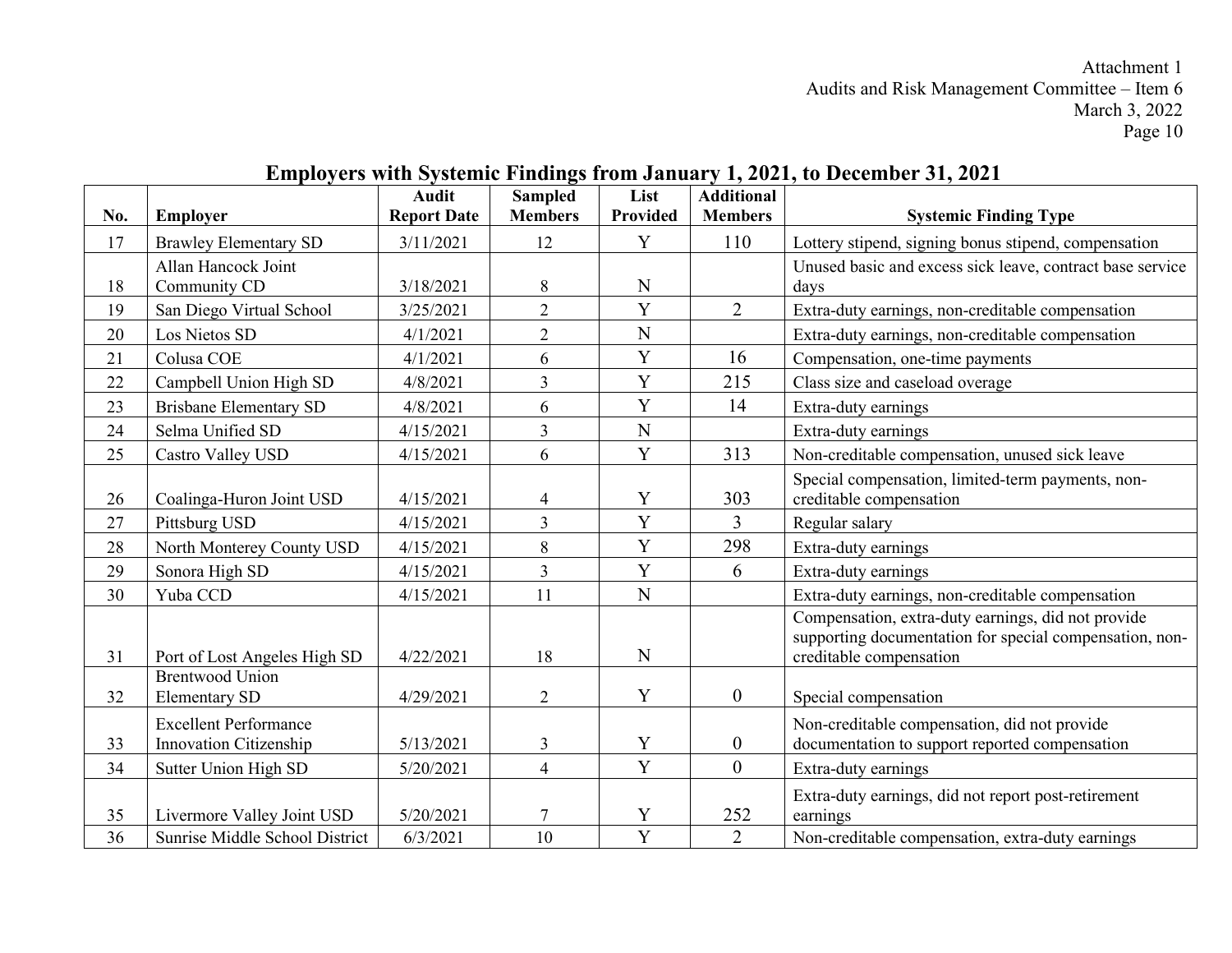|                 |                                | <b>Audit</b>       | <b>Sampled</b>           | List           | <b>Additional</b> |                                                          |
|-----------------|--------------------------------|--------------------|--------------------------|----------------|-------------------|----------------------------------------------------------|
| No.             | <b>Employer</b>                | <b>Report Date</b> | <b>Members</b>           | Provided       | <b>Members</b>    | <b>Systemic Finding Type</b>                             |
| 37              | Pollock Pines Elementary SD    | 6/10/2021          | 2                        | Y              | $\mathbf{0}$      | Did not report outgrowth activity earnings               |
| 38              | Mendota USD                    | 6/10/2021          | $\overline{4}$           | ${\bf N}$      |                   | Compensation, limited-term payments                      |
| 39              | <b>Buellton Union ESD</b>      | 6/17/2021          | 6                        | Y              | 30                | Extra-duty earnings                                      |
| 40              | Champs Charter HS of Arts      | 6/17/2021          | $\tau$                   | $\overline{Y}$ | 73                | Compensation, extra-duty earnings                        |
| $\overline{41}$ | Antelope Valley USD            | 7/1/2021           |                          | $\overline{N}$ |                   | Class size overage                                       |
| 42              | Fremont Union HSD              | 7/8/2021           | 10                       | Y              | 264               | Extra-duty earnings, compensation, extra-period earnings |
| 43              | <b>Belleview Elementary SD</b> | 7/8/2021           | $\overline{\mathcal{L}}$ | $\overline{Y}$ | $\mathfrak{S}$    | Extra-duty earnings                                      |
| 44              | Arvin Union Elementary SD      | 7/15/2021          | $\overline{2}$           | $\mathbf N$    |                   | Attendance Incentive stipend                             |
| 45              | Fresno Unified School District | 7/15/2021          | 6                        | $\overline{Y}$ | 565               | Extra-duty earnings                                      |
|                 | <b>Washington USD</b>          |                    |                          |                |                   | Special compensation, limited-term payments, extra-duty  |
| 46              | (Yolo County)                  | 7/15/2021          | 14                       | $\mathbf Y$    | 105               | earnings                                                 |
|                 |                                |                    |                          |                |                   | Did not provide supporting documentation to support      |
| 47              | Riverbank USD                  | 7/15/2021          | $\overline{4}$           | N              |                   | reported special compensation, limited-term payment      |
|                 | Arts in Action Community       |                    |                          |                |                   | Incorrectly reported compensation, base salary and       |
| 48              | Charter                        | 7/22/2021          | 9                        | $\mathbf N$    |                   | retroactive payment                                      |
| 49              | Chico USD                      | 7/22/2021          | 6                        | $\mathbf N$    |                   | Extra-duty earnings, non-creditable compensation         |
|                 | Pacific Coast Academy          |                    |                          |                |                   |                                                          |
| 50              | (Inspire)                      | 7/22/2021          | $\overline{4}$           | ${\bf N}$      |                   | Class overage stipends, pay rates                        |
| 51              | San Gabriel USD                | 7/22/2021          |                          | Y              |                   | Base salary                                              |
|                 | Dos Palos-Oro Loma             |                    |                          |                |                   |                                                          |
| 52              | Joint USD                      | 7/29/2021          |                          | Y              | $\overline{0}$    | Compensation                                             |
| 53              | Feather River CCD              | 8/12/2021          | 6                        | $\mathbf N$    |                   | Extra-duty earnings, non-creditable compensation         |
|                 | <b>Washington USD</b>          |                    |                          |                |                   |                                                          |
| 54              | (Freson County)                | 8/12/2021          | 5                        | ${\bf N}$      |                   | Compensation, non-creditable compensation                |
| 55              | Antioch USD                    | 8/12/2021          | 6                        | Y              | 50                | Extra-duty earnings, post-retirement earnings            |
| 56              | Monrovia USD                   | 8/19/2021          |                          | N              |                   | Compensation                                             |
| 57              | Duarte USD                     | 8/19/2021          |                          | $\mathbf N$    |                   | Extra-duty earnings                                      |
| 58              | Chawanakee USD                 | 8/19/2021          | 6                        | Y              | 25                | Extra-duty earnings                                      |

## **Employers with Systemic Findings from January 1, 2021, to December 31, 2021**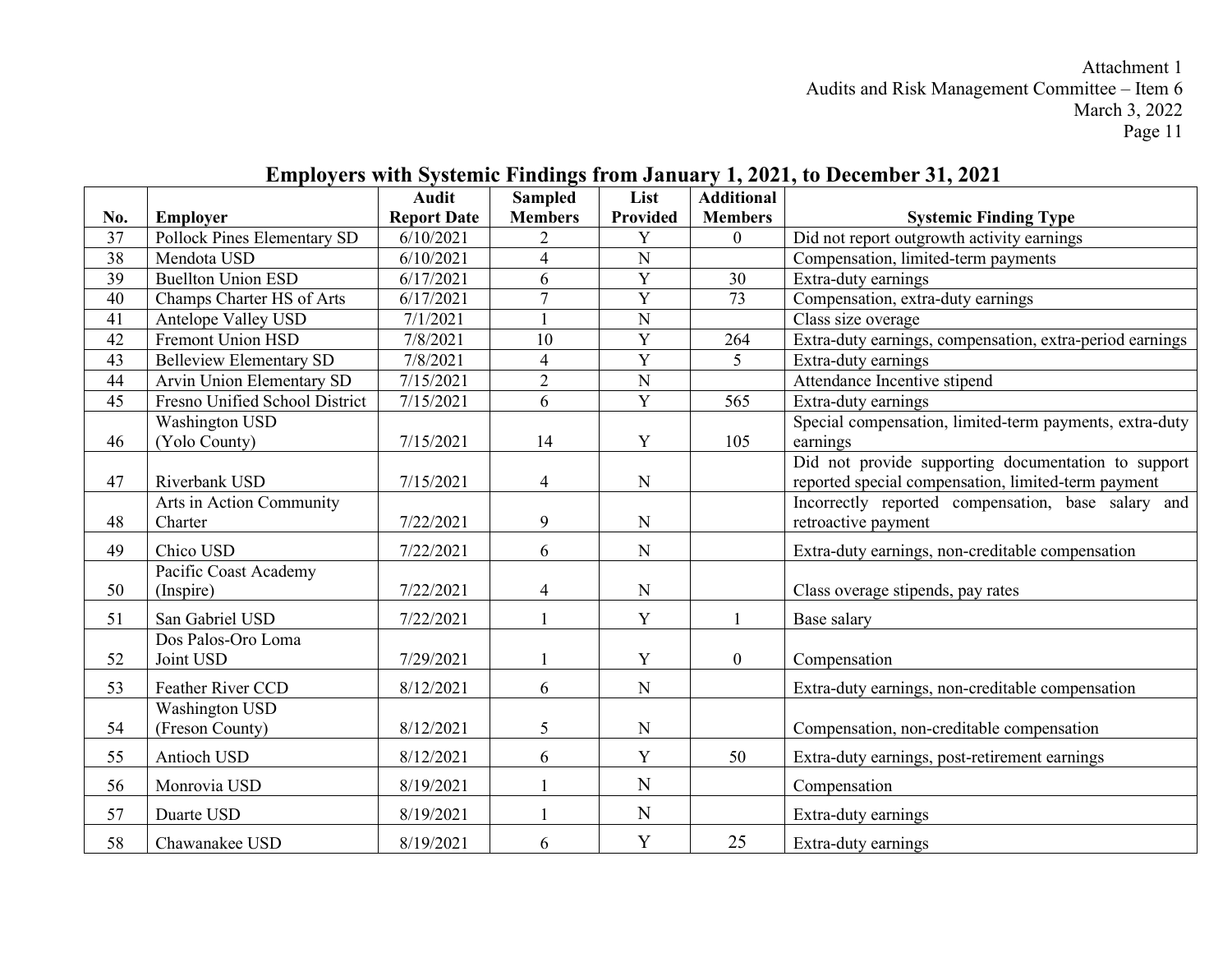|     |                                                | <b>Audit</b>       | <b>Sampled</b> | List            | <b>Additional</b> |                                                                  |
|-----|------------------------------------------------|--------------------|----------------|-----------------|-------------------|------------------------------------------------------------------|
| No. | Employer                                       | <b>Report Date</b> | <b>Members</b> | <b>Provided</b> | <b>Members</b>    | <b>Systemic Finding Type</b>                                     |
| 59  | Sonoma Valley USD                              | 9/9/2021           | 6              | Y               | 97                | Extra-duty earnings                                              |
| 60  | San Luis Obispo CCD                            | 9/9/2021           | $\overline{7}$ | $\mathbf N$     |                   | Extra-duty earnings, compensation                                |
|     | California Pacific Charter                     |                    |                |                 |                   | Compensation, extra-duty earnings, limited-term                  |
| 61  | School                                         | 9/9/2021           | 11             | N               |                   | payments                                                         |
| 62  | Cabrillo Coast Academy                         | 9/9/2021           | 5              | Y               | $\overline{4}$    | Class overage stipends, pay rates                                |
| 63  | Lazear Charter Academy                         | 9/16/2021          | 5              | $\mathbf N$     |                   | Non-creditable compensation                                      |
| 64  | Delano Union Elementary SD                     | 9/16/2021          | $\overline{4}$ | $\mathbf N$     |                   | Special compensation                                             |
|     | PUC CALS Middle School                         |                    |                |                 |                   |                                                                  |
| 65  | and Early College High                         | 9/16/2021          | 3              | N               |                   | Special compensation                                             |
| 66  | <b>Blue Ridge Academy</b>                      | 9/16/2021          | $\overline{4}$ | N               |                   | Class overage stipends, pay rates and earnings                   |
| 67  | Moreland Elementary SD                         | 9/23/2021          | 3              | N               |                   | Stipends, retroactive payments                                   |
| 68  | Moreno Valley USD                              | 9/29/2021          | $\overline{4}$ | $\mathbf N$     |                   | Limited-term payments                                            |
| 69  | Pacific Grove USD                              | 10/7/2021          | 9              | $\mathbf N$     |                   | Extra-duty earnings, non-creditable compensation                 |
| 70  | Culter-Orosi JUSD                              | 10/14/2021         | 5              | ${\bf N}$       |                   | Extra-duty earnings                                              |
| 71  | Redlands USD                                   | 10/14/2021         | $\overline{4}$ | ${\bf N}$       |                   | Base salary                                                      |
| 72  | Fontana USD                                    | 10/14/2021         | 7              | $\mathbf N$     |                   | Extra-duty earnings, non-creditable compensation, base<br>salary |
| 73  | Natomas Charter                                | 10/14/2021         | $\overline{2}$ | N               |                   | Extra-duty earnings                                              |
| 74  | Aspire Ollin University<br>Preparatory Academy | 10/21/2021         | 5              | ${\bf N}$       |                   | Additional assignment earnings                                   |
| 75  | Round Valley Unified SD                        | 10/21/2021         | $\overline{3}$ | N               |                   | Additional assignment earnings                                   |
| 76  | Aspire Pacifica College Prep<br>Academy        | 10/21/2021         | 5              | $\mathbf N$     |                   | Additional assignment earnings                                   |
| 77  | Columbia Union SD                              | 10/21/2021         | $\overline{7}$ | Y               | 10                | Extra-duty earnings, non-creditable compensation                 |
| 78  | <b>River Springs Charter</b>                   | 11/4/2021          | 3              | N               |                   | Additional assignment earnings                                   |
| 79  | Pacific View Charter                           | 12/2/2021          | $\overline{3}$ | N               |                   | Extra-duty earnings                                              |

## **Employers with Systemic Findings from January 1, 2021, to December 31, 2021**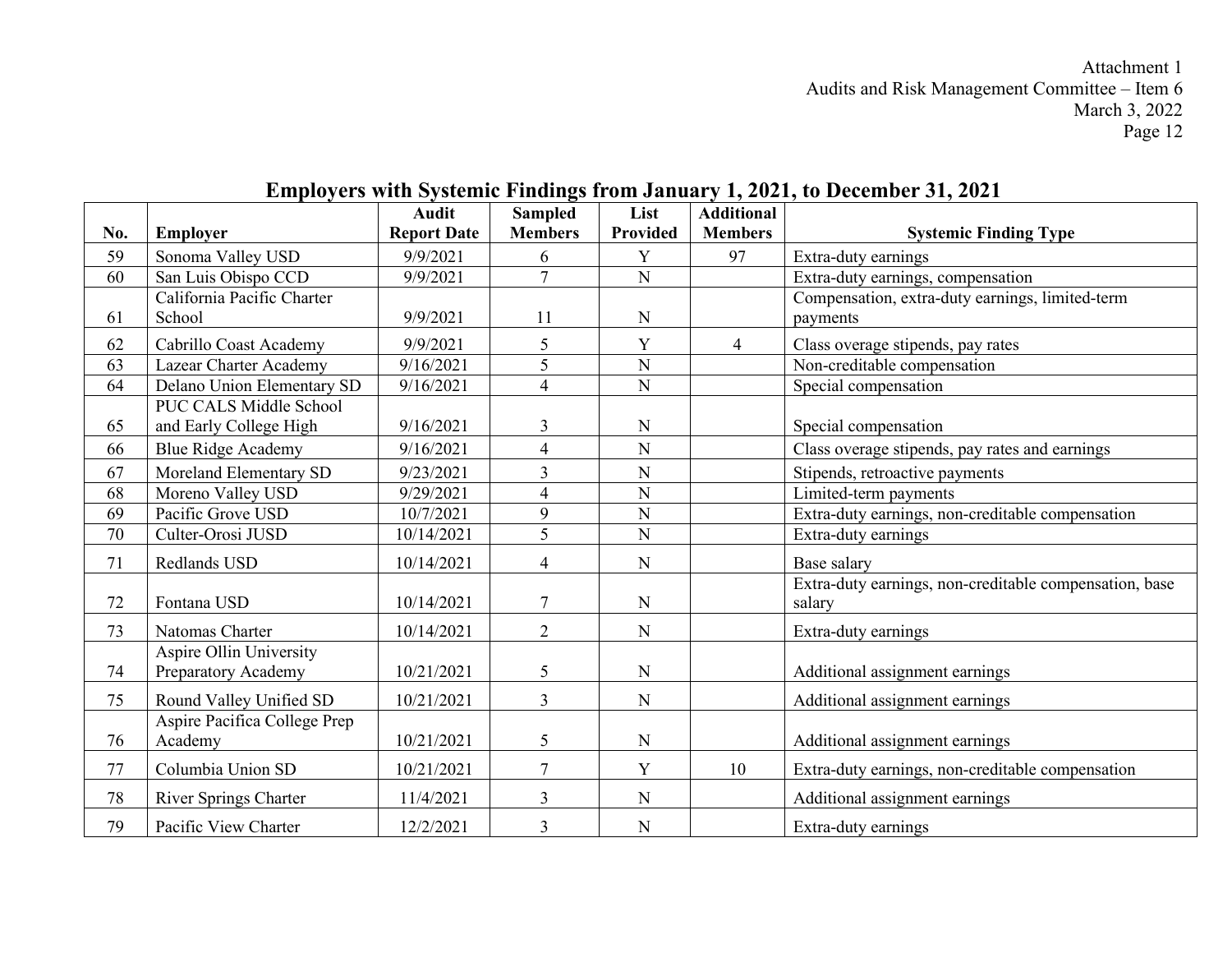|               |                          | Audit              | <b>Sampled</b> | List     | Additional     |                                                      |
|---------------|--------------------------|--------------------|----------------|----------|----------------|------------------------------------------------------|
| No.           | <b>Employer</b>          | <b>Report Date</b> | <b>Members</b> | Provided | <b>Members</b> | <b>Systemic Finding Type</b>                         |
| 80            | Yu Ming Charter          | 12/2/2021          |                | N        |                | Extra-duty earnings                                  |
|               | Marysville Joint Unified |                    |                |          |                | Additional duty earnings, limited-term payment, non- |
| 81            | School District          | 12/9/2021          |                |          | 741            | creditable compensation                              |
| 82            | Glendale CCD             | 12/9/2021          |                | N        |                | Extra-duty earnings                                  |
| 83            | Rio Valley Charter       | 12/9/2021          |                | N        |                | Extra-duty earnings                                  |
| <b>Totals</b> | 83                       |                    | 482            |          | 4507           |                                                      |

## **Employers with Systemic Findings from January 1, 2021, to December 31, 2021**

#### **Note:**

N - Employer has not provided CalSTRS list of members related to systemic finding.

As of 1/13/2022 – 42 Employers provided systemic list with additional systemic members impacted.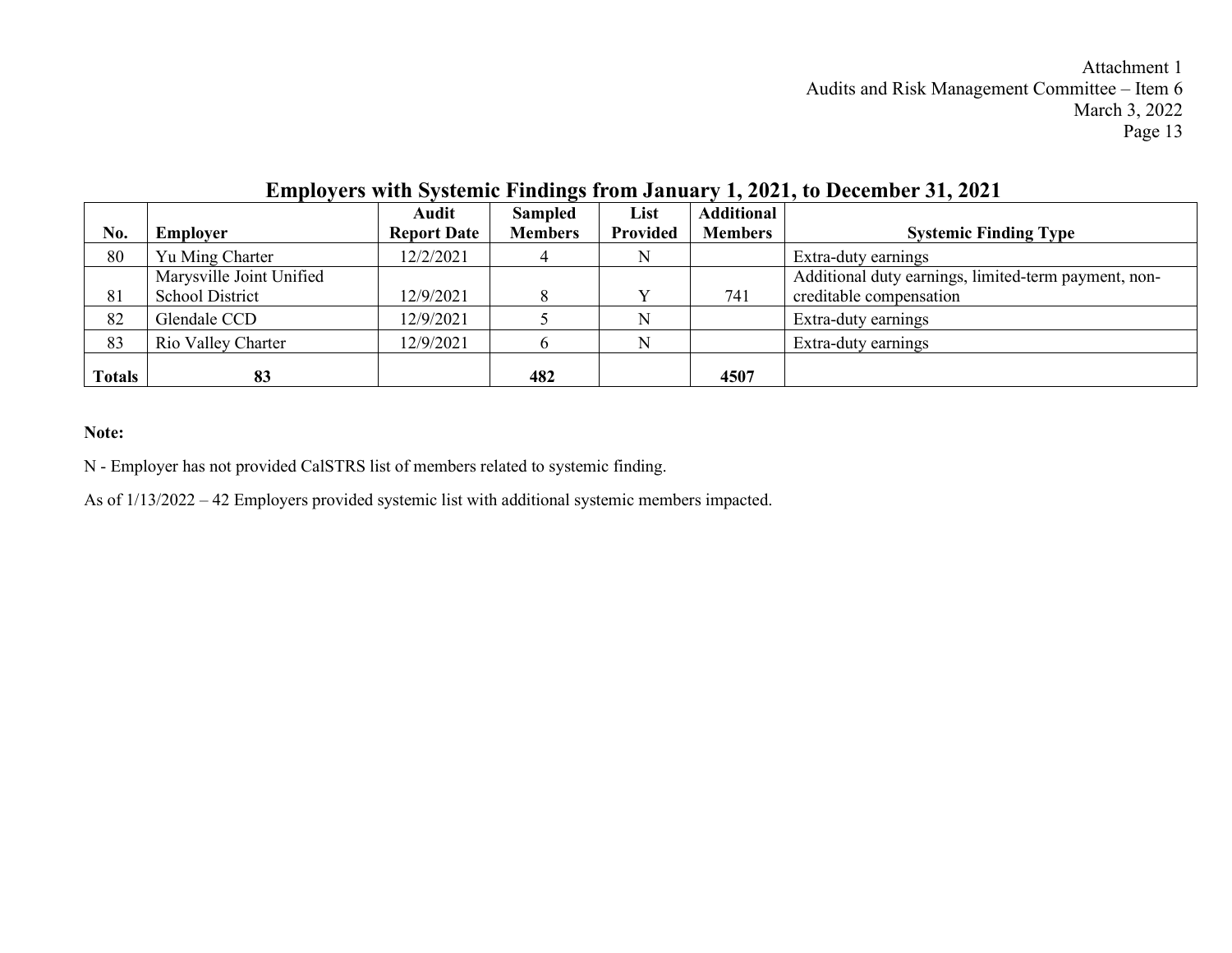| Limited Scope & Full Scope Audits - Employers with Systemic Findings CY 2021 |               |                                                   |                                                                 |  |  |  |  |  |  |  |
|------------------------------------------------------------------------------|---------------|---------------------------------------------------|-----------------------------------------------------------------|--|--|--|--|--|--|--|
|                                                                              | <b>Audits</b> | <b>Employers with</b><br><b>Systemic Findings</b> | <b>Percentage of Employers with</b><br><b>Systemic Findings</b> |  |  |  |  |  |  |  |
| <b>Limited Scope Audits</b>                                                  | 93            |                                                   | 76%                                                             |  |  |  |  |  |  |  |
| <b>Full Scope Audits</b>                                                     | 15            | 12                                                | 80%                                                             |  |  |  |  |  |  |  |
| <b>Totals</b>                                                                | 108           | 83                                                | 77%                                                             |  |  |  |  |  |  |  |